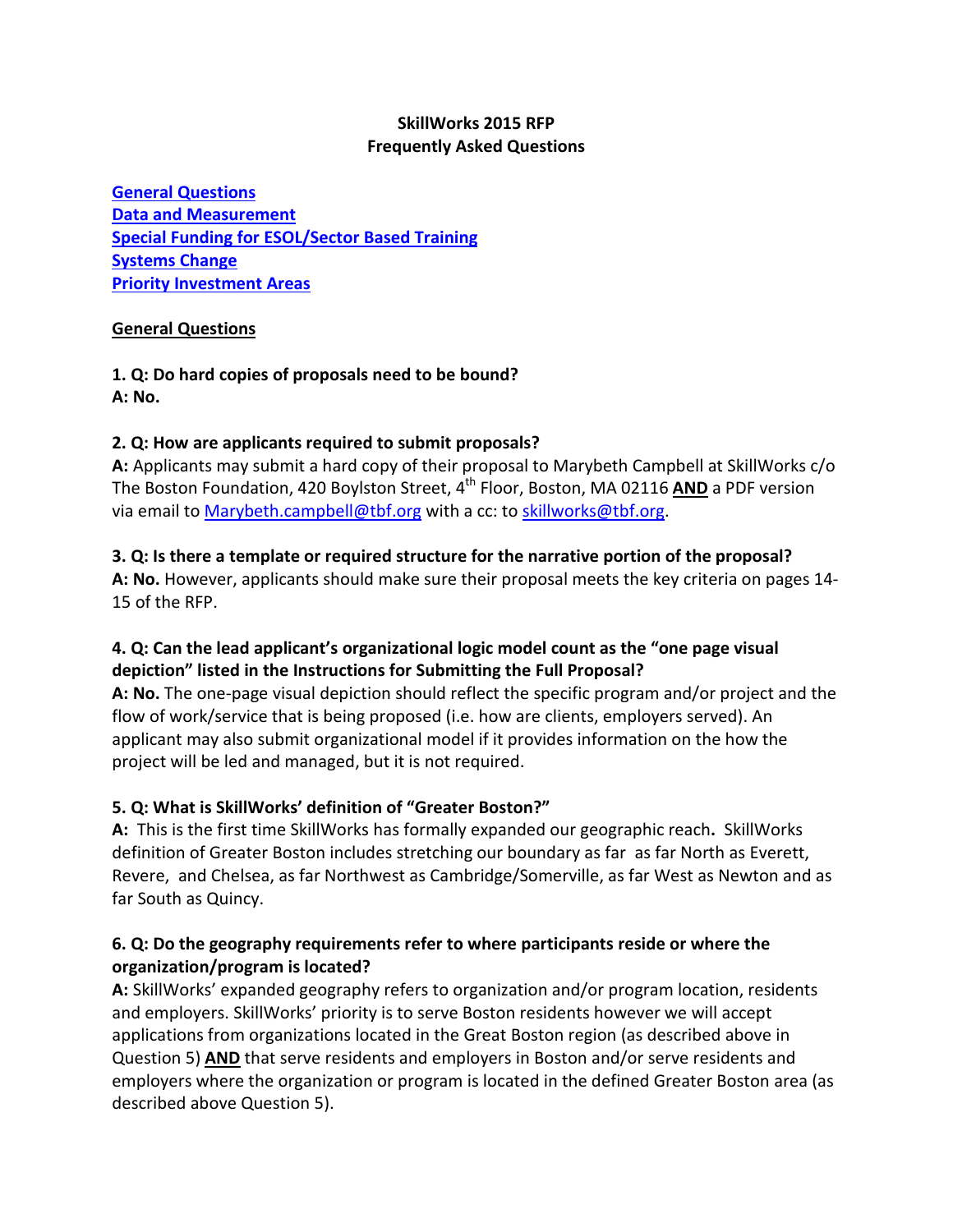For example: If an organization is applying for funds and it is not located in the City of Boston, it will need to meet two threshold criteria as follows: 1.) the organization/program must be within the defined Greater Boston region **AND** 2.) that organization must serve Boston residents and/*or* residents from the defined Greater Boston region. An organization is not eligible if it serves Boston or Greater Boston residents but is not located in Boston or the defined Greater Boston region.

**\*\*\*\*To applicants applying for the special joint funds between English for New Bostonians ESOL training aligned with SkillWorks funds for Sector-Based training, please note:** Applicants can be located in the defined Greater Boston region but must allow Boston residents as fully eligible participants.

# **7. Q: What types of organizations are eligible to apply?**

**A:** Nonprofit, public or for-profit entities including community based non-profits, career technical education programs and community colleges.

#### **8. Q: Are lead applications required to be postsecondary institutions or engage in partnership(s) with postsecondary institutions?**

**A: No.** Lead applicants can be nonprofit, public or for-profit entities including community based non-profits, career technical education programs and community colleges. Formal partnerships with postsecondary institutions are not required if a proposal does not have a post-secondary pathways or plan.

# **9. Q: For any lead applicants that are, or are in partnership with postsecondary institutions, are there credit requirements?**

**A:** SkillWorks will consider credentials at the non-credit and credit levels including certificates and degrees.

# **10. Q: Can an organization apply for more than one grant?**

**A: No**. An organization may not apply for more than one grant as the lead applicant.

# **11. Q: Can an organization be part of multiple proposals?**

**A: Yes.** Organizations can only apply **once** as the lead applicant, but can be part of other applications as partner organizations.

# **12. Q: What are the minimum and maximum grant terms?**

**A:** The minimum grant term is one year. The maximum grant term is two years, subject to renewal after one year, depending upon year one performance and conditioned on available funds.

# **13. Q: How many grant awards will be made?**

**A:** This number will be based upon the quality of the proposals and the average grant size attributed to each category. Applicant should not expect SkillWorks will select proposals from each category but will select the best overall proposals in the pool.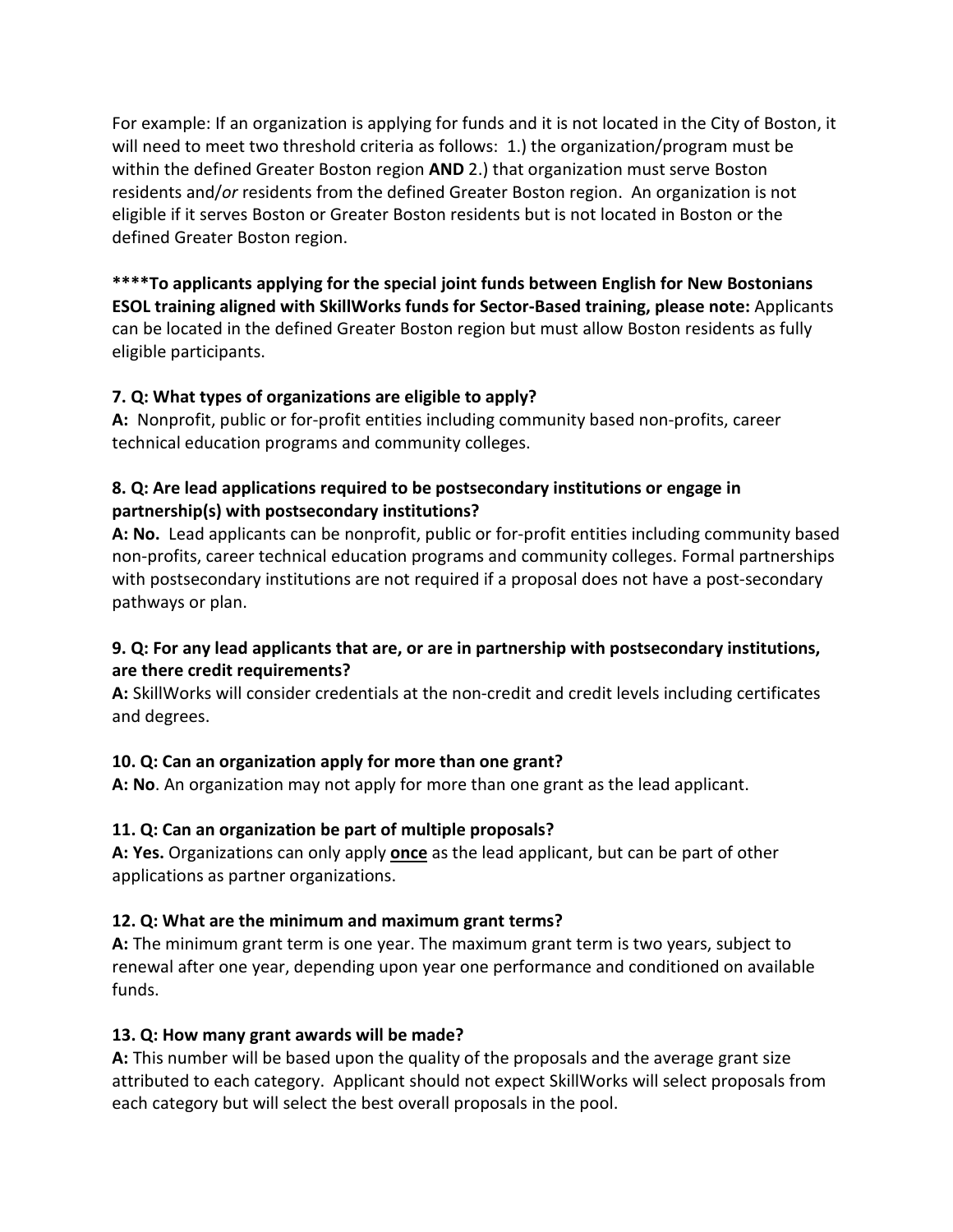### **14. Q: Each focus of work indicates approximate resources available and a maximum award amount. Is that maximum amount the total amount possible per year?**

**A: No.** The maximum award amount associated with each focus of work is the total amount possible. An applicant can choose to apply for the maximum grant amount for a one year grant or for the maximum amount over a two year grant, receiving the first half of the maximum amount in year one and the second half in year two.

# **15. Q: Is funding for planning included in the award?**

**A: Potentially.** If included as part of the application, SkillWorks may consider funding planning activities. If applicant is only pursuing a planning grant, applicant must approach SkillWorks directly, prior to proposal submission.

# **16. Q: Is there a match requirement?**

**A:** For requests of \$50,000 or more per year, SkillWorks will give preference to partnerships or organizations that are able to provide a 50% match to the amount requested. If no match is provided for a request of \$50,000 or more, applicants must provide an explanation.

# **17. Q: Is there a required type of match?**

**A: No.** Match can be cash, in kind, staff capacity, and other matching sources, as deemed appropriate by SkillWorks staff upon proposal review and discussion with applicant.

#### **18. Q: Do placement wages count toward match requirements? A: No.**

# **19. Q: If an employer is the lead applicant, can transitional employment services be counted toward the match requirement?**

**A: Possibly.** This can be included in the proposal but must be accompanied by other sources of matching funds.

# **20. Q: Can SkillWorks grant funding be used to pay wages, stipends and/or internship costs? A: No.**

#### **21. Q: Are applicants required to use the budget template on SkillWorks website?**

**A: No.** SkillWorks uses [Associated Grant Makers'](http://www.agmconnect.org/resources-tools/resource-center-agm/agm-common-proposal-form) standard template, but applicants are not required to use this template. Applicants may use whatever format best conveys their program budget.

# **22. Q: If lead applicant is a training organization, is the organization required to provide an outline of the current and/or proposed curriculum?**

**A: Yes.** Competitive applicants will also describe the level of involvement employers have in advising curriculum development.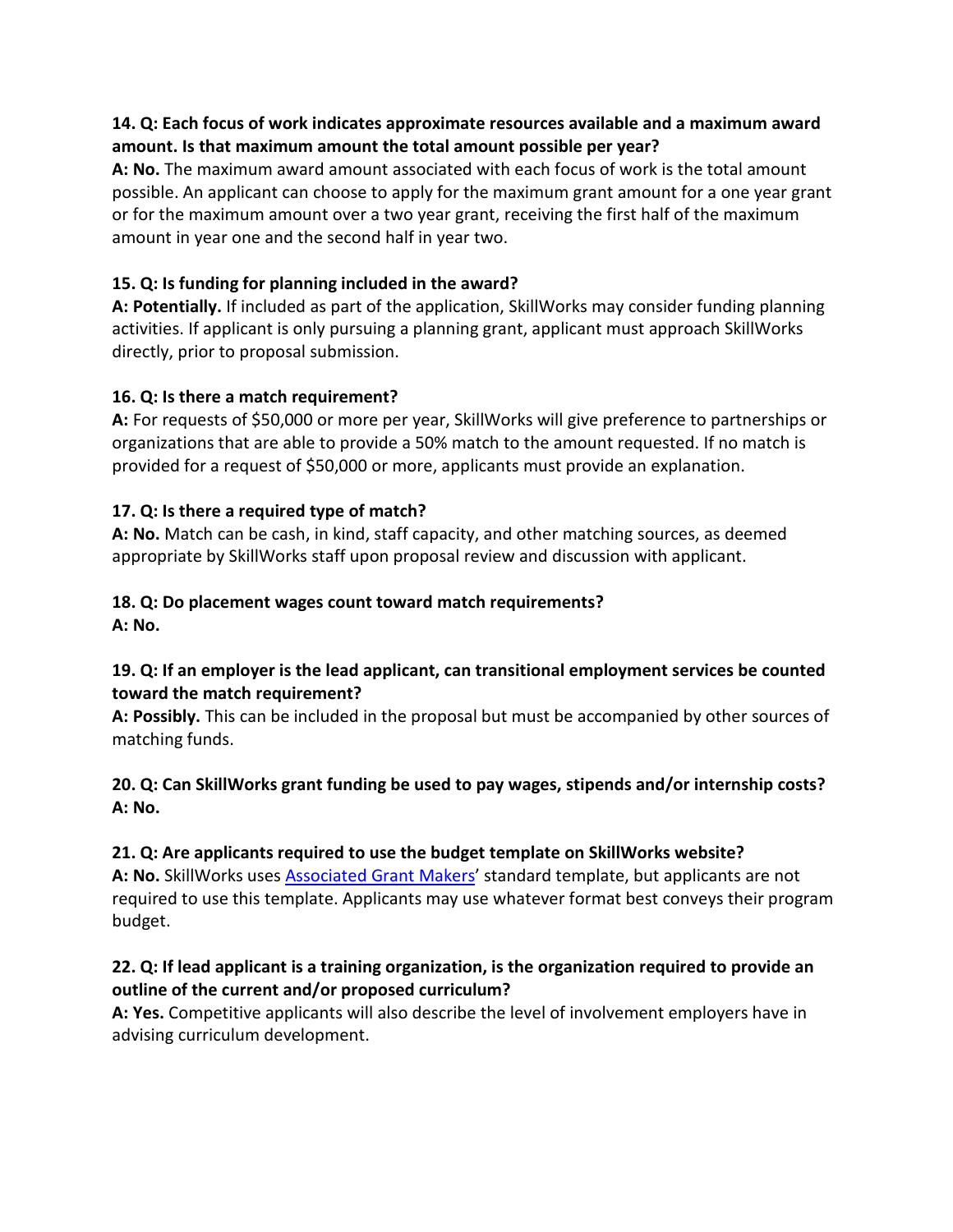#### **23. Q: Does SkillWorks have a particular focus on job seekers and/or incumbent workers?**

**A: No.** Applicants may apply for funding to support incumbent workers and/or pre-employment services for job seekers.

# **24. Q: What is the target age range when referencing "Youth/Young Adults"? A: 16-24.**

# **25. Q: Are MOUs or MOAs with employers required as part of the application?**

#### **A: Yes. If an applicant is applying for funds for Sector-based training and/or Sector**

**partnerships** they are required to have at least two employer partners. For all other applicants, employer partnerships are strongly encouraged and a description of employer engagement and commitment should be included in the proposal.

#### <span id="page-3-0"></span>**Data and Measurement**

# **26. Q: Does SkillWorks require evaluation and data tracking?**

**A: Yes.** This data feeds into our target Phase III outcomes, as approved by our funders. These outcomes will be subject to a third party evaluation of SkillWorks' Phase III performance. SkillWorks uses the National Fund for Workforce Solutions' data guidelines as a baseline for what we expect from our grantees. Anything further is customizable and open to negotiation.

# **27. Q: Does SkillWorks require applicants to use a specific data tracking/management system?**

**A: No.** Applicants may use any data tracking/management system that works best for their organization, as long as applicant can guarantee appropriate data management and reporting capacity through the required data management narrative portion and *Proposed Outcomes Form* of the proposal.

# **28. Q: Are specific outcomes goals required as part of this application?**

**A: Yes.** In addition to other required application materials, all applicants must fill out and submit the *Proposed Outcomes Form* which can be found on the [RFPs section of our website.](mailto:http://www.skill-works.org/resources-rfps.php)

# **29. Q: Who is expected to collect data?**

**A: All grantees.** Following contract negotiation, SkillWorks grantees are expected to track and report required data based on an agreed upon reporting schedule.

# **30. Q: Are applicants required to track and report on all measures indicated on pages 7-9 of the RFP?**

**A: No.** Applicants must track and report on the Common Measures indicated on page 7 as applicable to the program design and population served. SkillWorks will work with successful applicants during contract negotiation to select and report on Customized Measures indicated on pages 8-9, depending upon relevancy, negotiation, and capacity.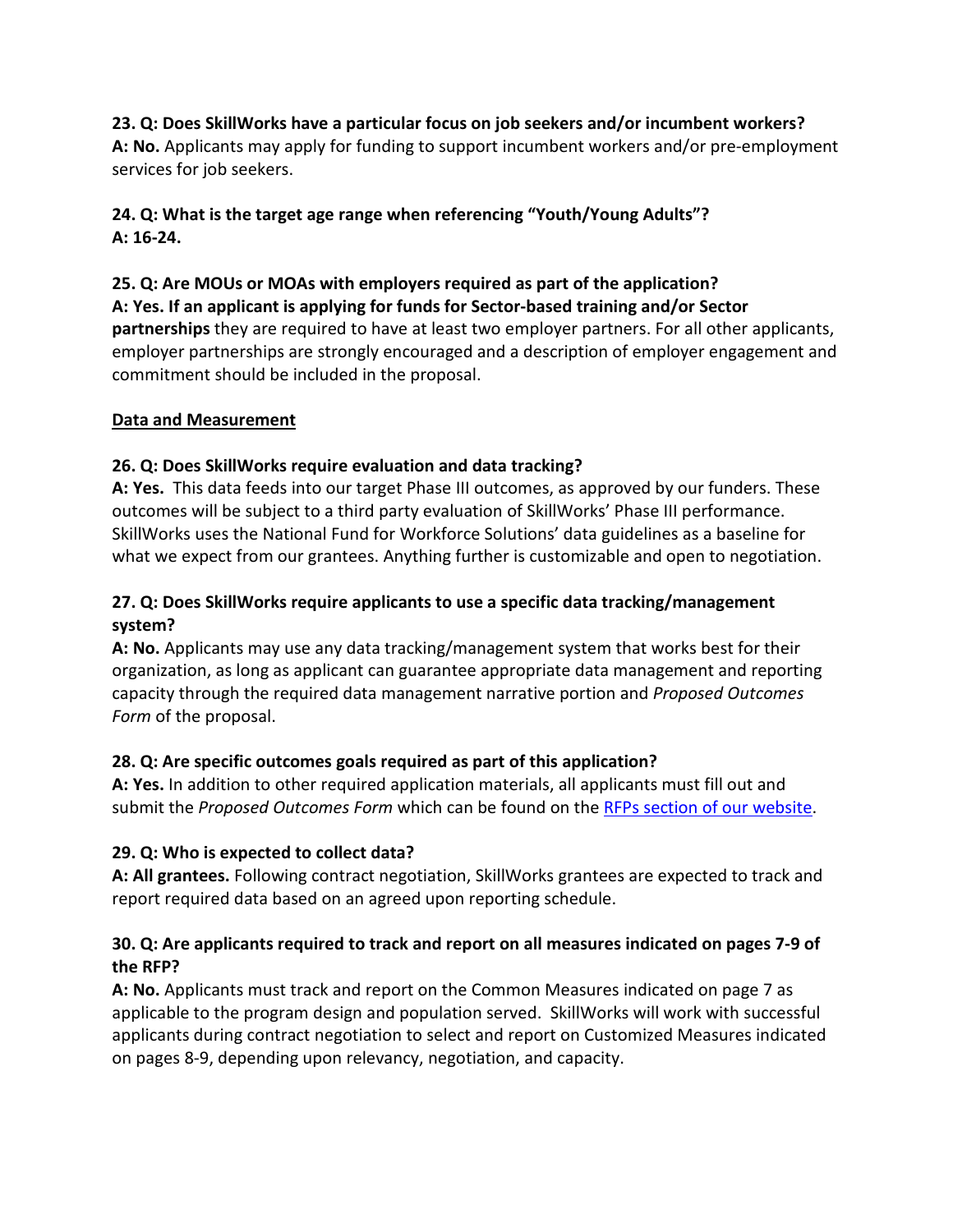# **31. Q: Does SkillWorks have a required template and/or dashboard for data tracking and reporting?**

**A: Yes.** SkillWorks dashboard can be found on our [website.](mailto:http://www.skill-works.org/resources-rfps.php) As indicated in the RFP, Common Measures are required (as applicable) for all applicants. Customized Metrics are not required and are subject to discussion during the contract negotiation process if applicant reaches that stage.

# **32. Q: Does SkillWorks have a full list of required participant level data that grantees must collect?**

**A: Yes.** This list is a part of the contract and SkillWorks will work with grantees during the contract negotiation process to ensure that grantees will be able to collect and report all required participant-level data.

# **33. Q: Will SkillWorks be aligning data and measurement requirements with other funders?**

**A: Yes.** SkillWorks will be discussing data and measurement requirements as they factor into targeting impact across key focus areas. SkillWorks plans to be a convener and influencer on these items.

# <span id="page-4-0"></span>**Special Funding for Organization that Offer ESOL and Sector Based Training Programs**

# **34. Q: Do programs have to be receiving current funding from English for New Bostonians (ENB) and/or SkillWorks?**

**A: No.** Programs do not need to be current grantees of English for New Bostonians and/or SkillWorks, but programs applying for this special funding must currently offer **BOTH** ESOL and sector-based skills training.

# **35. Q: If the program currently only provides ESOL instruction OR only sector based training, is the program eligible to apply for the Special Joint ENB-SkillWorks Funds?**

**A: No.** Applicants applying for special funding must already provide **BOTH** ESOL instruction and sector based training and demonstrate a history of success in both areas.

# <span id="page-4-1"></span>**Systems Change[1](#page-4-2)**

# **36. Q: Does systems change only apply to the workforce development system?**

**A: No.** As long as the applicant can make a case, other systems can be included under the systems change requirement, including but not limited to the k-12 education system, postsecondary system, adult basic education system, etc.

<span id="page-4-2"></span><sup>&</sup>lt;sup>1</sup> SkillWorks defines systems change as efforts to identify and address institutional practices, regulatory constraints, and other conditions that create barriers to hiring, training, retaining, and advancing entry-level or front-line staff in an industry or occupation. Such systems change efforts include the development of services that demonstrate practical, replicable solutions to problems of access or quality of education or training services as well as endeavors to change the policies and practices of employers, industry, education institutions and training providers. Specific examples include (but are not limited to): changes in employer practices or policies that promote advancement for entry-level workers; evidence that grant-funded programs and practices are being institutionalized; new human resource practices or policies; expansion of partnership programs to other industry employers; and expansion of partnership programs/services to other groups of employees at a partner employer. i<br>I